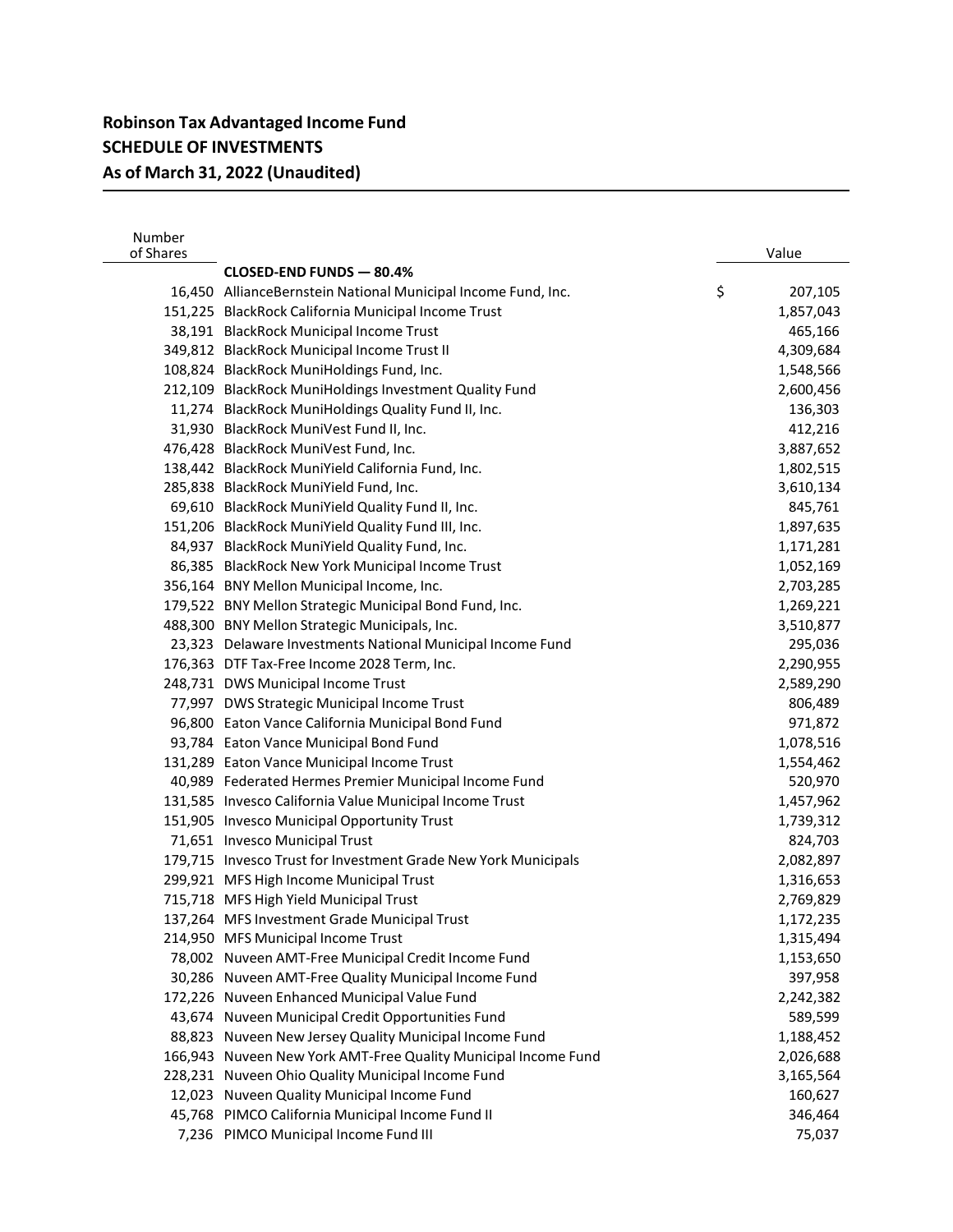## **Robinson Tax Advantaged Income Fund SCHEDULE OF INVESTMENTS - Continued As of March 31, 2022 (Unaudited)**

| Number<br>of Shares |                                                                  |           | Value       |  |
|---------------------|------------------------------------------------------------------|-----------|-------------|--|
|                     | <b>CLOSED-END FUNDS (Continued)</b>                              |           |             |  |
|                     | 371,887 Pioneer Municipal High Income Advantage Trust            | \$        | 3,655,649   |  |
|                     | 160,355 Pioneer Municipal High Income Opportunities Fund, Inc.   |           | 2,386,082   |  |
|                     | 426,077 Pioneer Municipal High Income Trust                      |           | 4,473,808   |  |
|                     | 149,215 Putnam Municipal Opportunities Trust                     | 1,738,355 |             |  |
|                     | 71,204 RiverNorth Flexible Municipal Income Fund II, Inc.        |           |             |  |
|                     | 23,310 RiverNorth Flexible Municipal Income Fund, Inc.           |           | 433,100     |  |
|                     | 98,572 RiverNorth Opportunistic Municipal Income Fund, Inc.      |           |             |  |
|                     | 105,201 Western Asset Intermediate Muni Fund, Inc.               |           | 903,677     |  |
|                     | 712,421 Western Asset Managed Municipals Fund, Inc.              |           | 8,278,332   |  |
|                     | 167,676 Western Asset Municipal Partners Fund, Inc.              |           | 2,258,596   |  |
|                     | <b>TOTAL CLOSED-END FUNDS</b>                                    |           |             |  |
|                     | (Cost \$101,521,772)                                             |           | 94,544,021  |  |
|                     | <b>MUTUAL FUNDS - 15.4%</b>                                      |           |             |  |
|                     | 717,733 Invesco Rochester Municipal Opportunities Fund - Class Y |           | 5,339,934   |  |
|                     | 448,229 Invesco Rochester New York Municipals Fund - Class Y     |           | 7,238,901   |  |
|                     | 325,908 Nuveen High Yield Municipal Bond Fund - Class I          |           | 5,524,131   |  |
|                     | <b>TOTAL MUTUAL FUNDS</b>                                        |           |             |  |
|                     | (Cost \$19,745,712)                                              |           | 18,102,966  |  |
|                     | <b>TOTAL INVESTMENTS - 95.8%</b>                                 |           |             |  |
|                     | (Cost \$121,267,484)                                             |           | 112,646,987 |  |
|                     | Other Assets in Excess of Liabilities - 4.2%                     |           | 4,940,095   |  |
|                     | <b>TOTAL NET ASSETS - 100.0%</b>                                 | \$        | 117,587,082 |  |